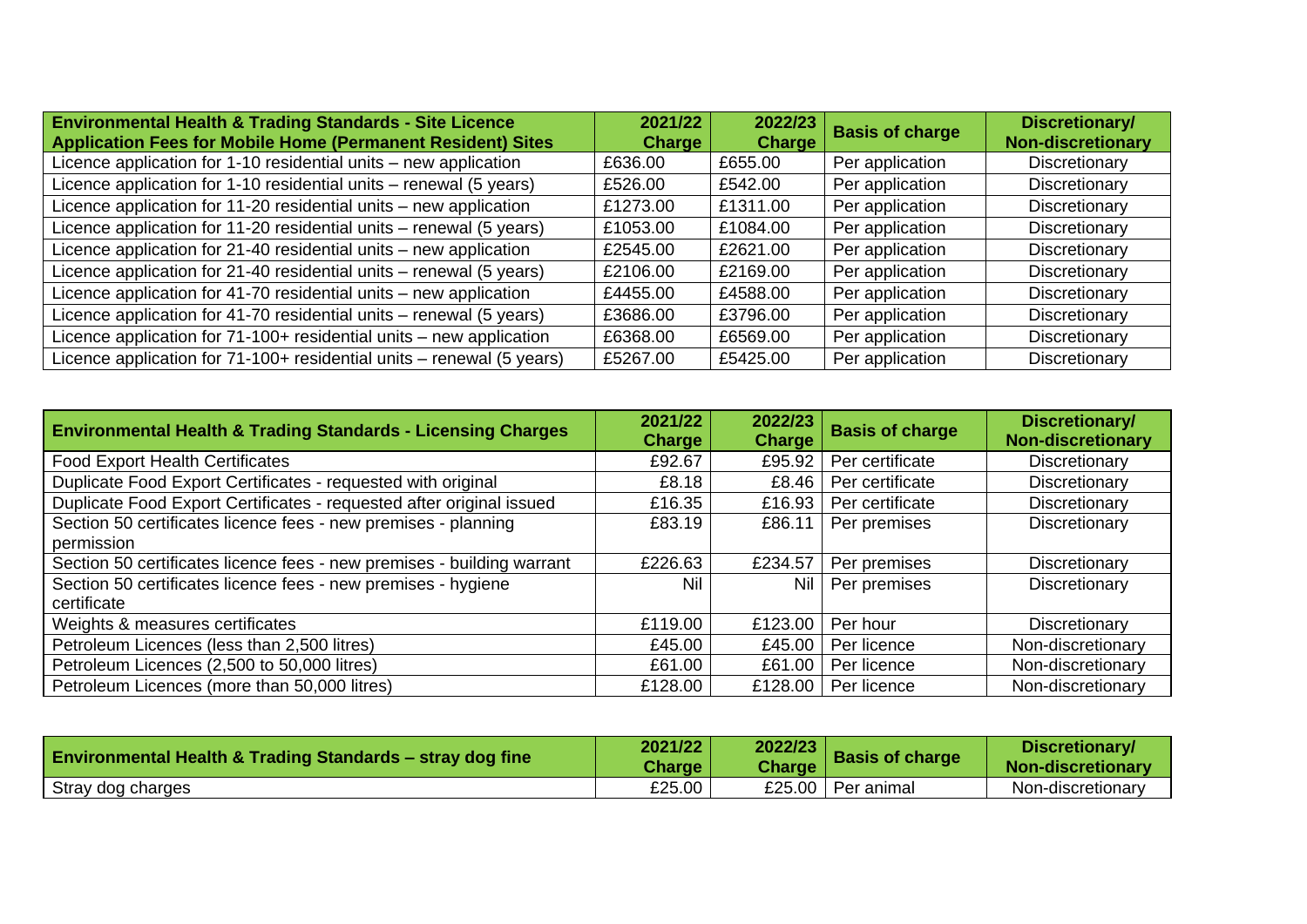| <b>Environmental Health &amp; Trading Standards - Licensing Charges</b>                                      | 2021/22<br><b>Charge</b> | 2022/23<br><b>Charge</b> | <b>Basis of charge</b> | Discretionary/<br><b>Non-discretionary</b> |
|--------------------------------------------------------------------------------------------------------------|--------------------------|--------------------------|------------------------|--------------------------------------------|
| Immigration letter (housing inspections)                                                                     | £99.49                   | £102.98                  | Per application        | Discretionary                              |
| New licence to store explosives - minimum separation distance of<br>greater than 0 metres is required        | £189.00                  | £189.00                  | Per new licence        | Non-discretionary                          |
| New licence to store explosives - no minimum separation distance<br>required                                 | £111.00                  | £111.00                  | Per new licence        | Non-discretionary                          |
| Renewal of licence to store explosives - minimum separation distance<br>of greater than 0 metres is required | £88.00                   | £88.00                   | Per year - renewal     | Non-discretionary                          |
| Renewal of licence to store explosives - no minimum separation<br>distance required                          | £55.00                   | £55.00                   | Per year - renewal     | Non-discretionary                          |
| Variation of name or address/transfer/replacement of explosives<br>licence                                   | £37.00                   | £37.00                   | Per application        | Non-discretionary                          |
| Firework extended sale period licence                                                                        | £500.00                  | £500.00                  | Per year               | Non-discretionary                          |
| Trusted Trader Membership fee (VAT registered businesses)                                                    | £229.00                  | £237.00                  | Per year               | Discretionary                              |
| Trusted Trader Membership fee (non VAT registered businesses)                                                | £114.00                  | £118.00                  | Per year               | Discretionary                              |

| <b>Environmental Health &amp; Trading Standards - Private Water</b><br><b>Sampling - Regulated Supplies (Previously Type A)</b> | 2021/22<br><b>Charge</b> | <b>Charge</b>             | 2022/23 Basis of charge  | Discretionary/<br><b>Non-discretionary</b> |
|---------------------------------------------------------------------------------------------------------------------------------|--------------------------|---------------------------|--------------------------|--------------------------------------------|
| Analysis of samples (recharge of analyst fees)                                                                                  | per analysts             | per analysts   Per sample |                          | Non-discretionary                          |
|                                                                                                                                 | fee                      | fee                       |                          |                                            |
| Risk assessment preparation and site visit if required                                                                          | £131.55                  |                           | £131.55   Per assessment | Non-discretionary                          |
| Sampling visit                                                                                                                  | £76.85                   | £76.85                    | Per visit                | Non-discretionary                          |
| Review of risk assessment                                                                                                       | £54.89                   |                           | £54.89   Per review      | Non-discretionary                          |

| <b>Environmental Health &amp; Trading Standards - Private Water</b><br><b>Sampling – Exempt Supplies (Previously Type B)</b> | 2021/22<br><b>Charge</b> | 2022/23 Basis of charge   | Discretionary/<br>Non-discretionary |
|------------------------------------------------------------------------------------------------------------------------------|--------------------------|---------------------------|-------------------------------------|
| Analysis of samples (recharge statutory maximum)                                                                             | £48.00                   | £48.00 $\vert$ Per sample | <b>Statutory Maximum</b>            |
| Risk assessment preparation and site visit if required                                                                       | £120.00                  | £120.00   Per assessment  | <b>Statutory Maximum</b>            |
| Sampling visit                                                                                                               | £70.00                   | £70.00 Per visit          | <b>Statutory Maximum</b>            |
| Review of risk assessment                                                                                                    | £50.00                   | £50.00 Per review         | <b>Statutory Maximum</b>            |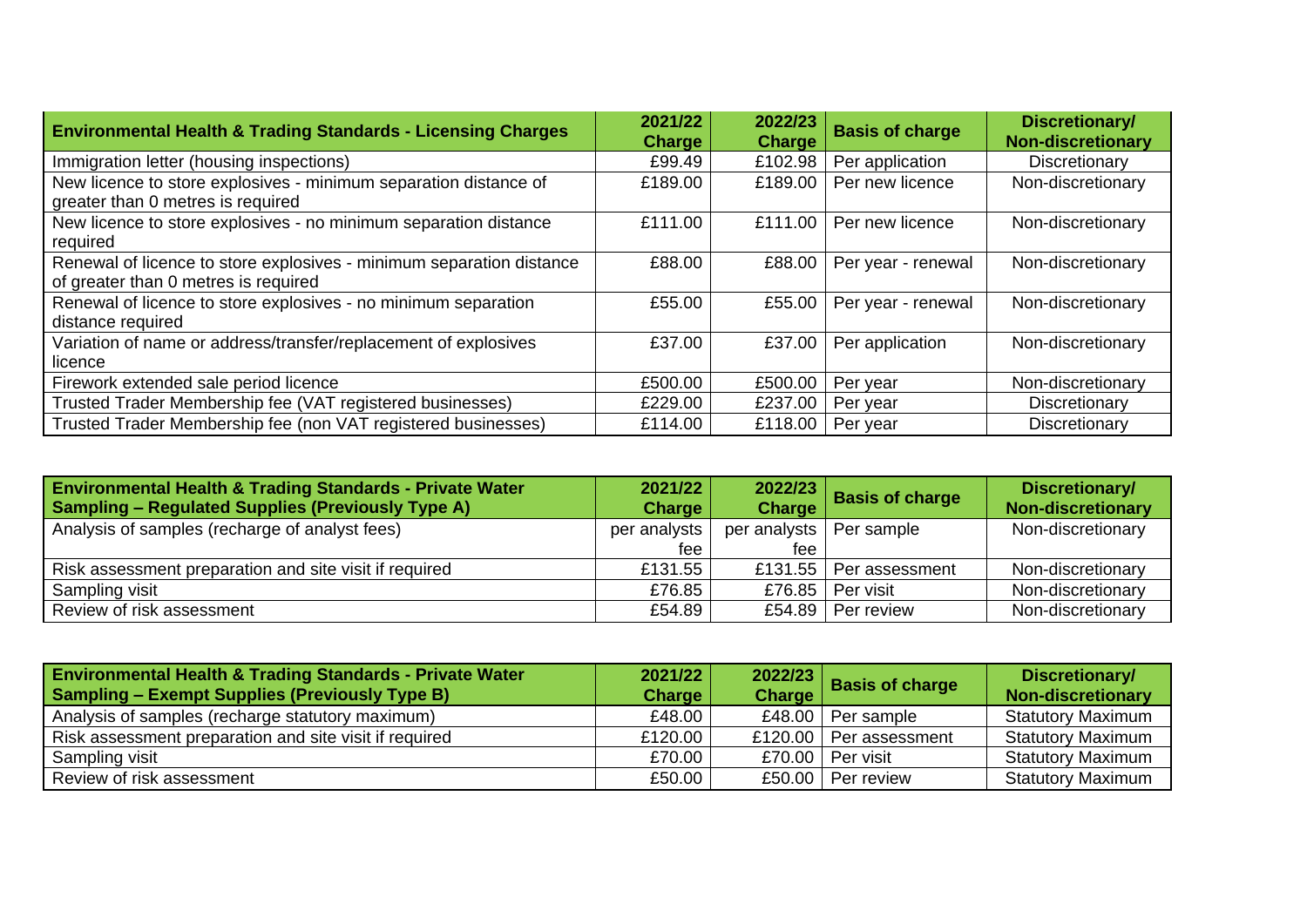| <b>Animal Premises / Business Licence Fees</b>                       | 2021/22<br><b>Charge</b> | 2022/23<br><b>Charge</b> | <b>Basis of charge</b> | Discretionary/<br><b>Non-discretionary</b> |
|----------------------------------------------------------------------|--------------------------|--------------------------|------------------------|--------------------------------------------|
| Animal Boarding Establishment Licence - new licence application      | £284.84                  | £294.81                  | Per year - new         | Discretionary                              |
|                                                                      |                          |                          | licence                |                                            |
| Animal Boarding Establishment Licence - renewal                      | £128.11                  | £132.60                  | Per year - renewal     | Discretionary                              |
| Home boarding Licence - new licence                                  | £204.43                  | £211.59                  | Per year - new         | Discretionary                              |
|                                                                      |                          |                          | licence                |                                            |
| Home boarding Licence - renewal                                      | £128.11                  | £132.60                  | Per year - renewal     | Discretionary                              |
| Dog Day Care Licence - new licence application                       | £284.84                  | £294.81                  | Per year - new         | Discretionary                              |
|                                                                      |                          |                          | licence                |                                            |
| Dog Day Care Licence - renewal                                       | £128.11                  | £132.60                  | Per year - renewal     | Discretionary                              |
| Dog Breeding Establishment Licence - application (new licence and    | £300.00                  | £309.00                  | Per application /      | Discretionary                              |
| renewal)                                                             |                          |                          | licence period.        |                                            |
| Cat Breeding Establishment Licence - application (new licence and    | £300.00                  | £309.00                  | Per application /      | Discretionary                              |
| renewal)                                                             |                          |                          | licence period.        |                                            |
| Rabbit Breeding Establishment Licence - application (new licence and | £300.00                  | £309.00                  | Per application /      | Discretionary                              |
| renewal)                                                             |                          |                          | licence period.        |                                            |
| Dangerous Wild Animals Licence - new licence application             | £284.84                  | £294.81                  | Per year - new         | Discretionary                              |
|                                                                      |                          |                          | licence                |                                            |
| Dangerous Wild Animals Licence - renewal                             | £128.11                  | £132.60                  | Per year - renewal     | Discretionary                              |
| Sale of Pet Animals Establishment Licence (pet shop etc.) -          | £300.00                  | £309.00                  | Per application /      | Discretionary                              |
| application (new licence and renewal)                                |                          |                          | licence period.        |                                            |
| Animal Welfare Establishment Licence - application (new licence and  | £300.00                  | £309.00                  | Per application /      | Discretionary                              |
| renewal)                                                             |                          |                          | licence period.        |                                            |
| Animal re-homing establishment licence (with requirement for         | £300.00                  | £309.00                  | Per application /      | Discretionary                              |
| establishment inspection) - application (new licence and renewal)    |                          |                          | licence period.        |                                            |
| Animal re-homing establishment licence (no requirement for           | £150.00                  | £154.00                  | Per application /      | Discretionary                              |
| establishment inspection) - application (new licence and renewal)    |                          |                          | licence period.        |                                            |
| Riding School Licence - new licence application                      | £284.84                  | £294.81                  | Per year - new         | Discretionary                              |
|                                                                      |                          |                          | licence                |                                            |
| Riding School Licence - renewal                                      | £204.43                  | £211.59                  | Per year - renewal     | Discretionary                              |
| Performing Animals Registration - new licence application            | £96.76                   | £100.15                  | Per registration       | Discretionary                              |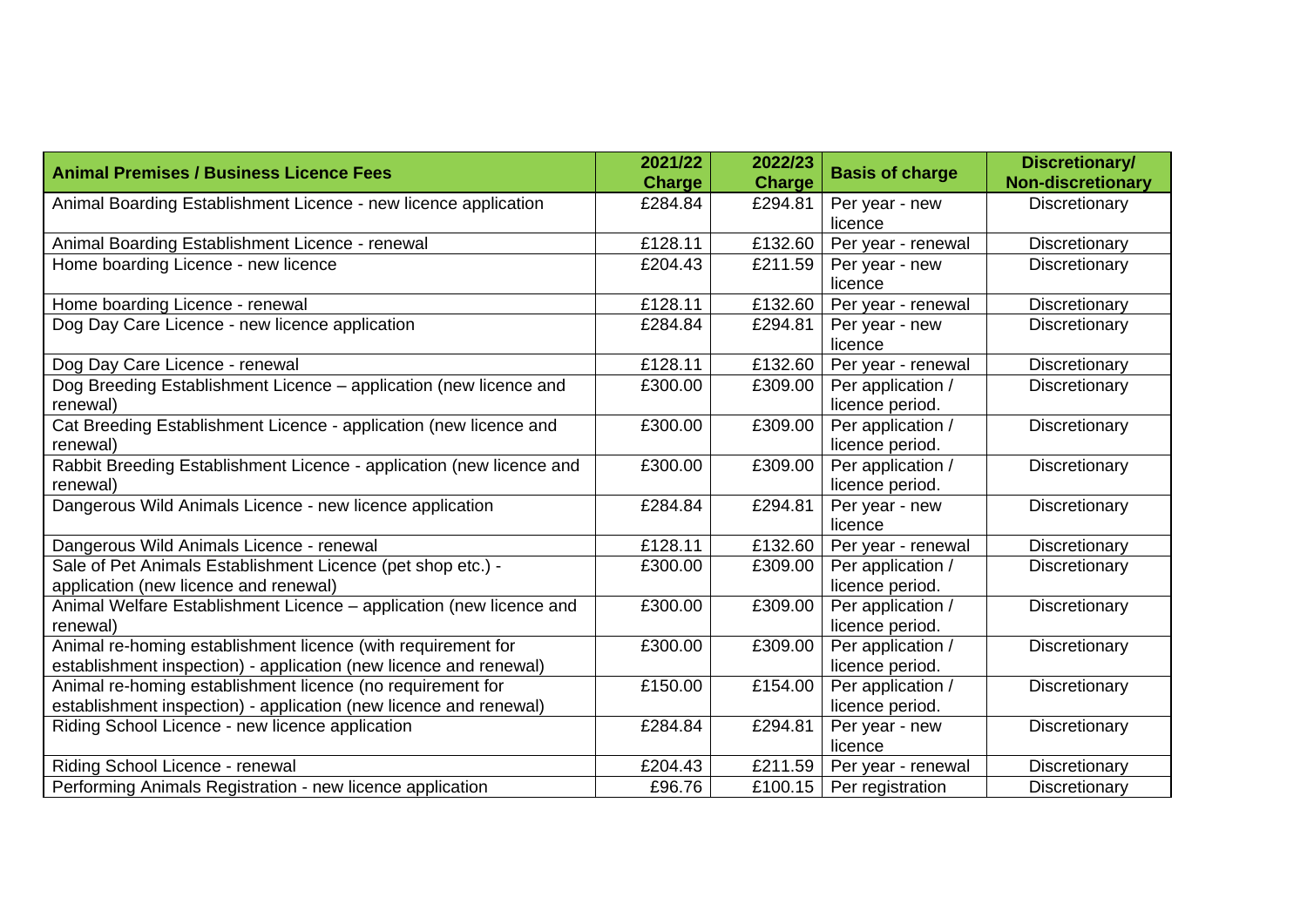| Zoo Licence - new licence application                         | £906.33 |         | £938.05   Per year - new | Discretionary |
|---------------------------------------------------------------|---------|---------|--------------------------|---------------|
|                                                               |         |         | licence                  |               |
| Zoo Licence - renewal (6 years)                               | £538.19 |         | £557.03   Per 6 years -  | Discretionary |
|                                                               |         |         | renewal                  |               |
| Vet cancellation fee - if less than 48 hours notice (exc VAT) | £126.62 | £134.16 | Per cancellation         | Discretionary |

| Pest Control (charges include VAT 20% unless stated otherwise)           | 2021/22<br><b>Charge</b> | 2022/23<br><b>Charge</b> | <b>Basis of charge</b> | Discretionary/<br><b>Non-discretionary</b> |
|--------------------------------------------------------------------------|--------------------------|--------------------------|------------------------|--------------------------------------------|
| Rats and mice treatment - domestic (non council tenant)                  | £91.40                   | £94.10                   | Per treatment          | Discretionary                              |
| Rats and mice treatment - domestic (non council tenant concession)       | £45.70                   | £47.05                   | Per treatment          | Discretionary                              |
| Rats and mice treatment - domestic (council tenant - charged to Housing  | £0.00                    | £0.00                    | Per treatment          | Discretionary                              |
| Revenue Account)                                                         |                          |                          |                        |                                            |
| Rats and mice treatment - non domestic premises (initial visit)          | £91.40                   | £94.10                   | Per visit              | Discretionary                              |
| Rats and mice treatment - non domestic premises (each subsequent         | £63.35                   | £65.25                   | Per hour               | Discretionary                              |
| visit) (Excluding VAT)                                                   |                          |                          |                        |                                            |
| Fleas - domestic (non council tenant)                                    | £91.40                   | £94.10                   | Per treatment          | Discretionary                              |
| Fleas - domestic (non council tenant concession)                         | £45.70                   | £47.05                   | Per treatment          | Discretionary                              |
| Fleas - domestic (council tenant - charged to Housing Revenue Account)   | £0.00                    | £0.00                    | Per treatment          | Discretionary                              |
| Fleas - non domestic premises (initial visit)                            | £91.40                   | £94.10                   | Per visit              | Discretionary                              |
| Fleas - non domestic premises (each subsequent visit) (Ex VAT)           | £63.35                   | £65.25                   | Per hour               | Discretionary                              |
| Bedbugs - domestic (non council tenant) (survey visit)                   | £72.30                   | £74.46                   | Per survey             | Discretionary                              |
| Bedbugs - domestic (non council tenant concession) (survey visit)        | £36.15                   | £37.23                   | Per survey             | Discretionary                              |
| Bedbugs - domestic (council tenant - charged to Housing Revenue          | £0.00                    | £0.00                    | Per survey             | Discretionary                              |
| Account) (survey visit)                                                  |                          |                          |                        |                                            |
| Bedbugs - domestic (non council tenant) (treatment)                      | By quote                 | By quote                 | Per treatment          | Discretionary                              |
| Bedbugs - domestic (non council tenant concession) (treatment)           | By quote                 | By quote                 | Per treatment          | Discretionary                              |
| Bedbugs - domestic (council tenant - charged to Housing Revenue          | By quote                 | By quote                 | Per treatment          | Discretionary                              |
| Account) (treatment)                                                     |                          |                          |                        |                                            |
| Bedbugs - non domestic premises (initial visit)                          | £72.30                   | £74.46                   | Per survey             | Discretionary                              |
| Bedbugs - non domestic premises (each subsequent visit) - initial survey | by quote                 | by quote                 | Per survey             | Discretionary                              |
| fee deductible                                                           |                          |                          |                        |                                            |
| Wasps - domestic (non council tenant)                                    | £63.00                   | £64.90                   | Per treatment          | Discretionary                              |